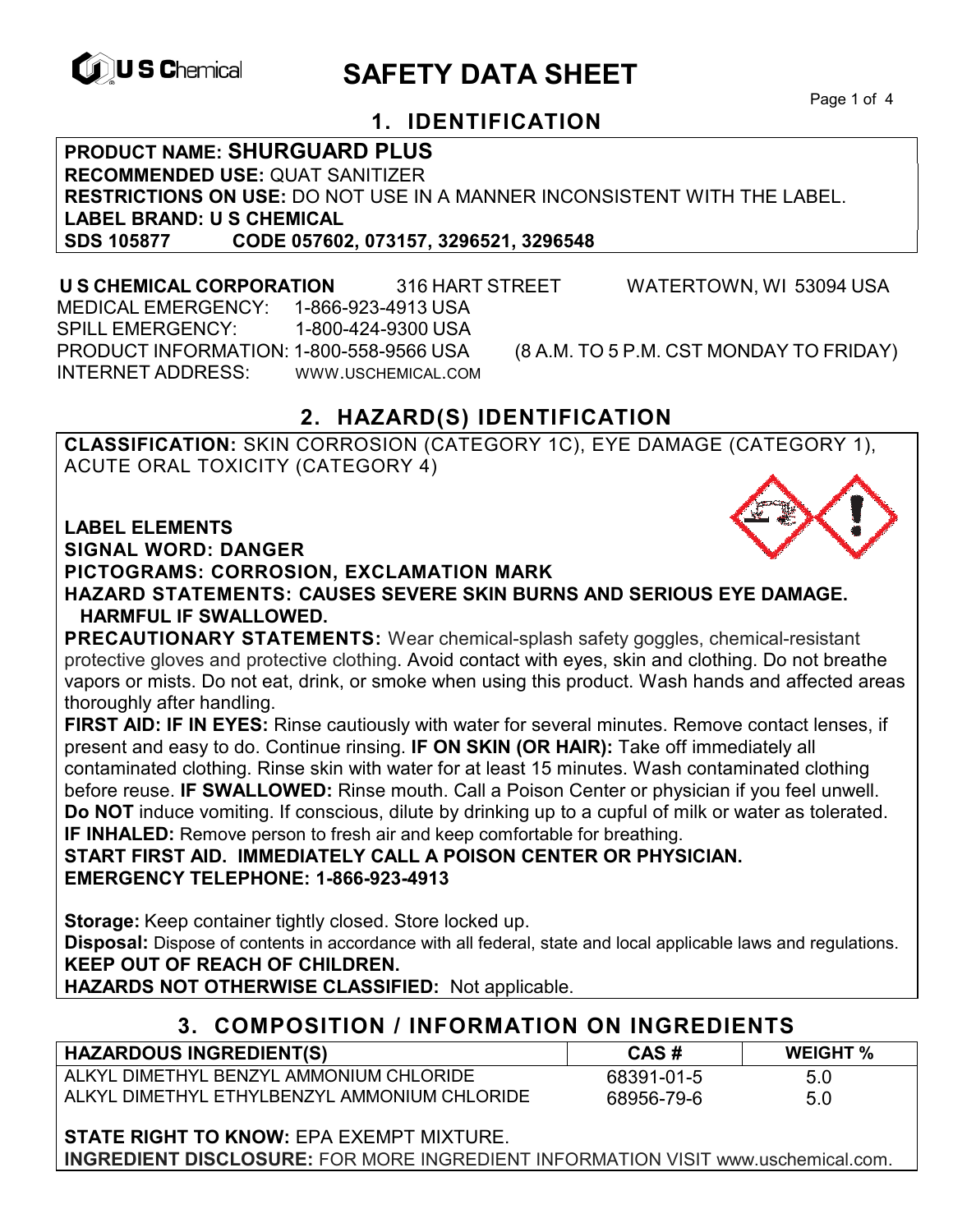## **4. FIRST-AID MEASURES** Page 2 of 4

**IF IN EYES:** RINSE CAUTIOUSLY WITH WATER FOR SEVERAL MINUTES. REMOVE CONTACT LENSES, IF PRESENT AND EASY TO DO. CONTINUE RINSING FOR AT LEAST 15 MINUTES. **IF ON SKIN (OR HAIR):** TAKE OFF IMMEDIATELY ALL CONTAMINATED CLOTHING. RINSE SKIN WITH WATER FOR AT LEAST 15 MINUTES. WASH CONTAMINATED CLOTHING BEFORE REUSE. **IF SWALLOWED:** RINSE MOUTH. CALL A POISON CENTER OR PHYSICIAN IF YOU FEEL UNWELL. **Do NOT** INDUCE VOMITING. IF CONSCIOUS, DILUTE BY DRINKING UP TO A CUPFUL OF MILK OR WATER AS TOLERATED.

**IF INHALED:** REMOVE PERSON TO FRESH AIR AND KEEP COMFORTABLE FOR BREATHING. **START FIRST AID. IMMEDIATELY CALL A POISON CENTER OR PHYSICIAN. EMERGENCY TELEPHONE: 1-866-923-4913**

**MOST IMPORTANT SYMPTOMS / EFFECTS:** CAUSES SEVERE SKIN BURNS AND SERIOUS EYE DAMAGE. MAY CAUSE BLINDNESS WITHOUT IMMEDIATE FIRST AID. HARMFUL IF SWALLOWED. CAUSES BURNS AND SERIOUS DAMAGE TO MOUTH, THROAT AND STOMACH. CORROSIVE TO ALL BODY TISSUES.

**MEDICAL CONDITIONS AGGRAVATED:** NONE KNOWN.

**NOTE TO PHYSICIAN:** CALL 1-866-923-4913 FOR ASSISTANCE WITH THE MANAGEMENT OF EXPOSURES. PROBABLE MUCOSAL DAMAGE MAY CONTRAINDICATE THE USE OF GASTRIC LAVAGE.

## **5. FIRE-FIGHTING MEASURES**

**CHEMICAL HAZARDS:** CORROSIVE. NON-FLAMMABLE.

**COMBUSTION PRODUCT HAZARDS:** OXIDES OF CARBON AND OTHER FUMES. **METHODS:** SELECT EXTINGUISHER AND METHODS BASED ON FIRE SIZE AND TYPE. **EQUIPMENT:** WEAR SCBA AND FULL PROTECTIVE GEAR AS CONDITIONS WARRANT. **NFPA RATING:** HEALTH-3/FLAMMABILITY-0/ INSTABILITY-0/SPECIAL HAZARD-N.AP. **SUITABLE EXTINGUISHERS:** WATER, DRY CHEMICAL, CO2 OR FOAM SUITABLE FOR FIRE. **UNSUITABLE EXTINGUISHERS:** NO RESTRICTIONS BASED ON CHEMICAL HAZARDS.

## **6. ACCIDENTAL RELEASE MEASURES**

**PERSONAL PRECAUTIONS:** EVACUATE UNPROTECTED PERSONNEL FROM AREA. WEAR PERSONAL PROTECTION. SEE SECTION 8. VENTILATE AREA IF NEEDED. BE CAREFUL NOT TO SLIP. WASH THOROUGHLY AFTER CLEAN-UP.

**ENVIRONMENTAL PRECAUTIONS:** PREVENT SPILL FROM ENTERING DRAIN, STORM SEWER OR SURFACE WATERWAY. PREVENT WATER AND SOIL CONTAMINATION. **CLEAN-UP METHODS:** SMALL SPILLS MAY BE WIPED UP AND RINSED WITH WATER. FOR LARGER SPILLS, DIKE TO CONTAIN. PUMP TO LABELED CONTAINER OR ABSORB SPILLAGE AND SCOOP UP WITH INERT ABSORBENT MATERIAL. AFTER SPILL COLLECTION, RINSE AREA WITH WATER AND FOLLOW WITH NORMAL CLEAN-UP PROCEDURES.

## **7. HANDLING AND STORAGE**

**HANDLING:** FOLLOW ALL LABEL DIRECTIONS. INSTRUCT PERSONNEL ABOUT PROPER USE, HAZARDS, PRECAUTIONS, AND FIRST AID MEASURES. AVOID INHALATION, INGESTION, AND CONTACT WITH SKIN, EYES AND CLOTHING. DO NOT TASTE OR SWALLOW. REMOVE AND WASH CONTAMINATED CLOTHING AND FOOTWEAR BEFORE REUSE. PRODUCT RESIDUE MAY REMAIN IN EMPTY CONTAINERS. HANDLE CAREFULLY TO AVOID DAMAGING CONTAINER.

**STORAGE:** KEEP CONTAINER TIGHTLY CLOSED. STORE LOCKED UP. STORE AT AMBIENT TEMPERATURES IN A DRY AREA OUT OF DIRECT SUNLIGHT. PROTECT FROM FREEZING. ROTATE STOCK REGULARLY. KEEP AWAY FROM FOOD AND DRINK. KEEP OUT OF REACH OF CHILDREN.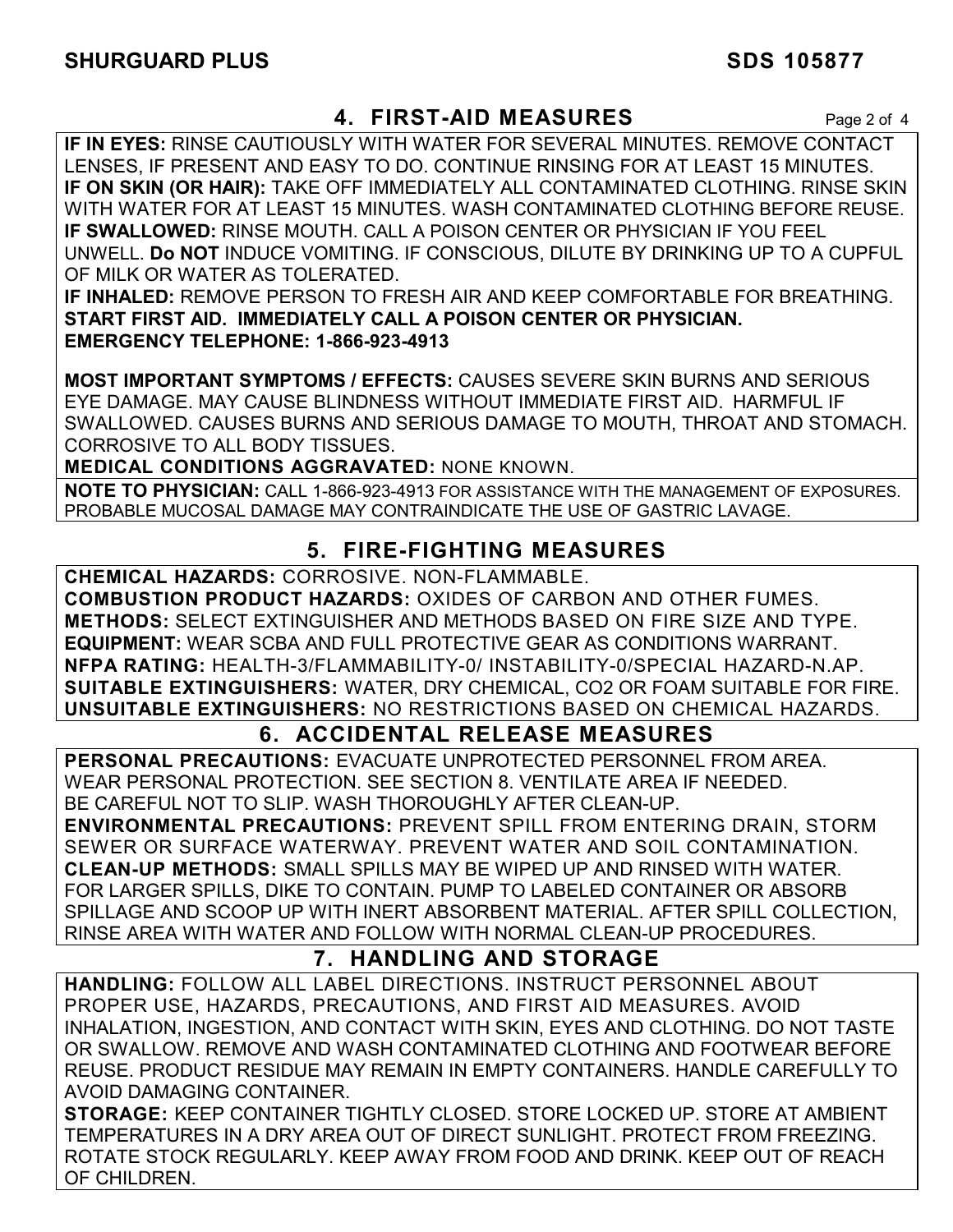#### **SHURGUARD PLUS** SHURGUARD PLUS

#### **8. EXPOSURE CONTROLS / PERSONAL PROTECTION** Page 3 of 4

**EXPOSURE LIMITS:** ALKYL DIMETHYL BENZYL AMMONIUM CHLORIDE = NONE ALKYL DIMETHYL ETHYLBENZYL AMMONIUM CHLORIDE = NONE **ENGINEERING CONTROLS:** GENERAL ROOM VENTILATION IS ADEQUATE.

#### **PERSONAL PROTECTION**

**EYES:** CHEMICAL-SPLASH SAFETY GOGGLES.

**HANDS:** CHEMICAL-RESISTANT PROTECTIVE GLOVES (RUBBER OR NEOPRENE). **RESPIRATORY:** PROTECTIVE EQUIPMENT NOT REQUIRED WITH NORMAL USE.

#### **BODY/FEET:** PROTECTIVE CLOTHING.

**HYGIENE MEASURES:** HANDLE IN ACCORDANCE WITH GOOD INDUSTRIAL HYGIENE AND SAFETY PRACTICE. TAKE OFF IMMEDIATELY ALL CONTAMINATED CLOTHING AND WASH IT BEFORE REUSE. WASH HANDS AND AFFECTED AREAS THOROUGHLY AFTER HANDLING. PROVIDE SUITABLE FACILITIES FOR QUICK DRENCHING OR FLUSHING OF THE EYES AND BODY IN CASE OF CONTACT OR SPLASH HAZARD.

#### **9. PHYSICAL AND CHEMICAL PROPERTIES**

**APPEARANCE:** RED LIQUID **ODOR:** NONE **pH CONCENTRATE:** 7.3 **pH READY-TO-USE:** N.AP. **pH @ USE DILUTION:** 7.5 **PHYSICAL STATE:** LIQUID **RELATIVE DENSITY (WATER):** 0.995 **SOLUBILITY (WATER):** COMPLETE **VAPOR PRESSURE:** N.AV. **VAPOR DENSITY:** N. AV. **VISCOSITY:** NON-VISCOUS **AUTO-IGNITION TEMPERATURE:** N.AV. **DECOMPOSITION TEMPERATURE:** N.AV. **EXPLOSIVE LIMITS (LEL/UEL):** N.AV. **EVAPORATION RATE:** N.AV. **FLAMMABILITY (SOLID, GAS):** N.AP. **FLASH POINT:** NONE **INITIAL BOILING POINT/RANGE:** N.AV. **MELTING POINT/FREEZING POINT:** N.AV. **ODOR THRESHOLD:** N.AV. **PARTITION COEFF.(N-OCTANOL/WATER):** N.AV. **OTHER:** N.AV.

### **10. STABILITY AND REACTIVITY**

**REACTIVITY:** MIXING WITH INCOMPATIBLES CAN RELEASE HEAT + HAZARDOUS GASES. **CHEMICAL STABILITY:** STABLE.

**POSSIBILITY OF HAZARDOUS REACTIONS:** SEE REACTIVITY. WILL NOT POLYMERIZE. **CONDITIONS TO AVOID:** TEMPERATURES BELOW 35°F (1.6°C) OR ABOVE 120°F (49°C). **MATERIALS TO AVOID:** BLEACH, METAL AND OTHER CLEANERS. MIX ONLY WITH WATER. **HAZARDOUS DECOMPOSITION PRODUCTS:** NONE UNDER NORMAL CONDITIONS.

### **11. TOXICOLOGICAL INFORMATION**

**ROUTES OF EXPOSURE:** EYES, SKIN, INGESTION, INHALATION. **INFORMATION ON ROUTES OF EXPOSURE:** LC50/LD50 DATA NOT AVAILABLE ON MIXTURE. **ACUTE EFFECTS /SYMPTOMS**: CORROSIVE TO ALL BODY TISSUES.

 **EYES:** CAUSES SERIOUS EYE DAMAGE. MAY CAUSE PAIN, REDNESS AND WATERING.  **SKIN:** CAUSES SEVERE SKIN BURNS. MAY CAUSE DELAYED PAIN, REDNESS AND BLISTERING. **INGESTION:** HARMFUL IF SWALLOWED. CAUSES BURNS AND SERIOUS DAMAGE TO MOUTH, THROAT AND STOMACH.

 **INHALATION:** MAY CAUSE IRRITATION AND CORROSIVE EFFECTS TO NOSE, THROAT, AND RESPIRATORY SYSTEM. MAY CAUSE COUGHING AND DIFFICULTY BREATHING.

**CHRONIC / OTHER EFFECTS:** NO REPORTABLE GERM CELL MUTAGENS, SKIN SENSITIZERS, RESPIRATORY SENSITIZERS, REPRODUCTIVE TOXINS OR ASPIRATION HAZARDS.

**SPECIFIC TARGET ORGANS (SINGLE/REPEATED):** NONE KNOWN.

**NUMERICAL MEASURES OF TOXICITY:** ACUTE ORAL LD50 (RAT) = 1250 MG / KG **CARCINOGENS:** NO REPORTABLE ACGIH, IARC, NTP, OR OSHA CARCINOGENS.